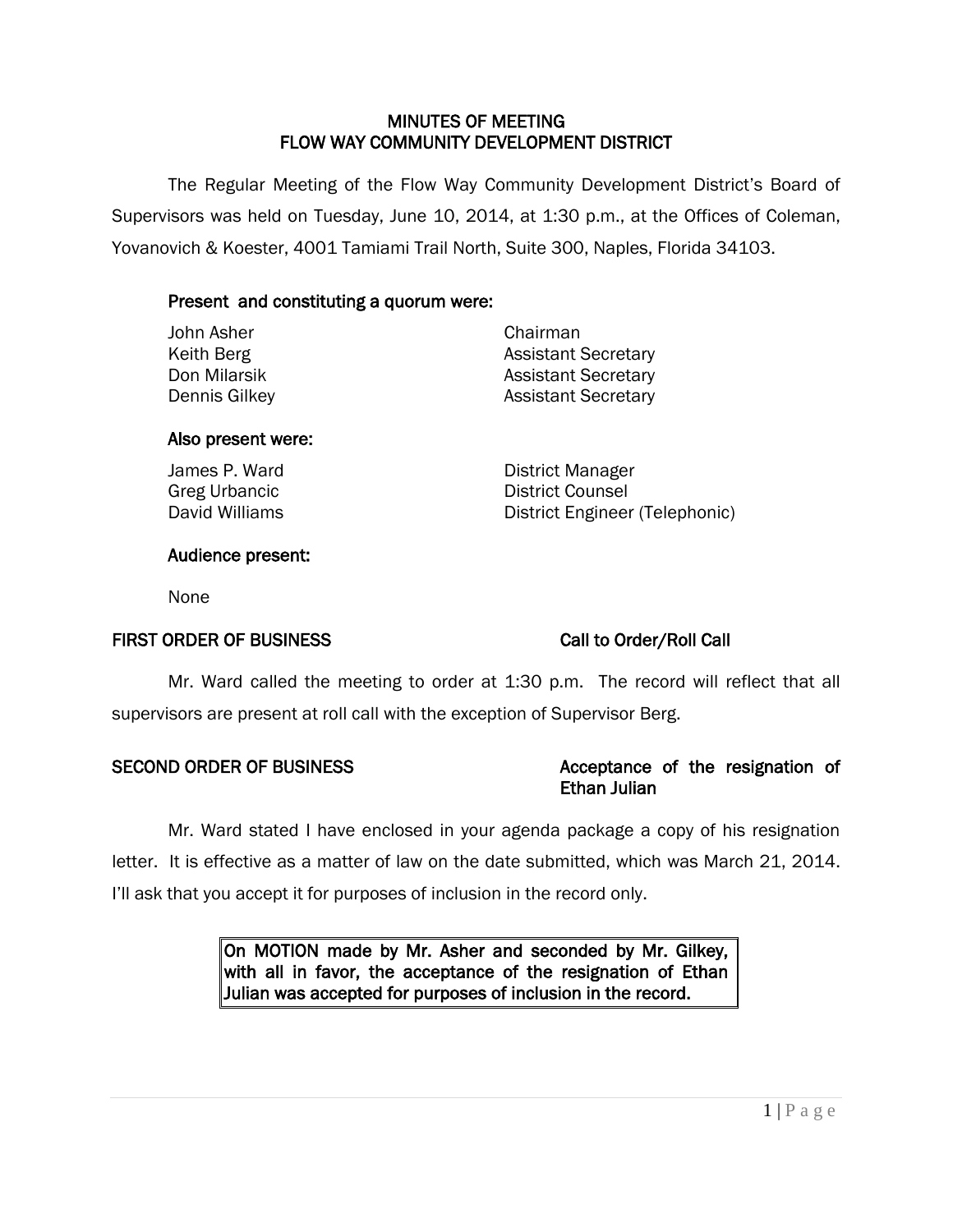THIRD ORDER OF BUSINESS THIRD ON SCONSIDER THIRD ORDER OF BUSINESS of one (1) individual to fill the unexpired terms of office for seat 5 (Ethan Julian) - term expires November 2014

Mr. Ward stated Mr. Julian's term expired in November of this year. The way this statute works, the balance of the Board points an individual to fill his unexpired term. You may do that by simple motion, second and approval of the Board. I can swear the individual in at the next meeting. Your next meeting is scheduled for August 12. I'll leave it up to you, and you may either do it today and I can swear him in then, or you can appoint him at that meeting or her at that meeting, as the case may be.

Mr. Asher asked if we appoint him today, does he constitute a quorum at the next meeting if there were an issue, or does he have to be sworn in first? Who knows if one of you guys aren't here.

Mr. Milarcik stated, yes, that's a problem for me.

Mr. Ward stated he would constitute a quorum for that meeting.

Mr. Urbancic stated yes, we would just swear him in.

Mr. Asher stated just swear him in; okay, well then I would like to appoint Sal Simonetti.

Mr. Ward stated it would be a motion to appoint Sal Simonetti to serve the unexpired term of Mr. Julian.

> On MOTION made by Mr. Asher and seconded by Mr. Milarsik, with all in favor, the appointment of Sal Simonetti to fill the unexpired terms of office for seat  $5$  (Ethan Julian) – term expires November 2014 was approved.

Mr. Asher stated Sal is our new area construction manager. He come from Toll Brothers, and a couple other builders, but he's knowledgeable.

Mr. Gilkey stated the name sounds familiar.

Mr. Asher stated he's been around the area, in and out.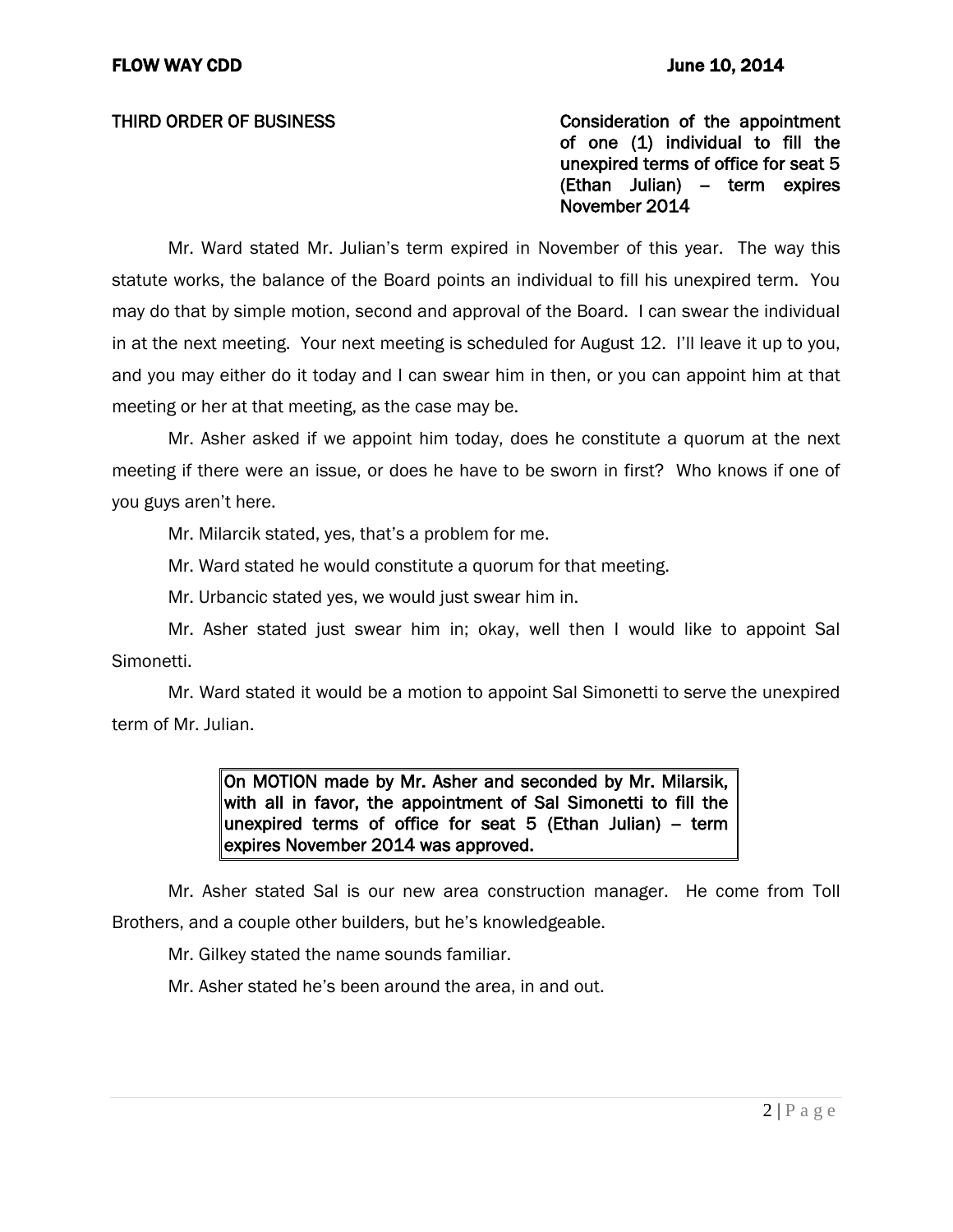### FOURTH ORDER OF BUSINESS Administration of oath of office for the newly appointed supervisor

a) Guide to Sunshine Amendment and Code of Ethics for Public Officers and **Employees** 

### b) Form 1 - Statement of Financial Interests

Mr. Ward stated he's not here for purposes of the record, so I'll just add the oath of office to the next agenda and swear him at that point in time.

### FIFTH ORDER OF BUSINESS **Approval of Minutes**

# a) December 10, 2013

Mr. Ward stated you've all been previously distributed a copy. If there are any additions, corrections or deletions, it would be appropriate at this time to so indicate. Otherwise, a motion for their approval would be in order.

Mr. Asher asked Greg, you look at these and you're comfortable with them?

Mr. Urbancic stated I thought they looked fine.

On MOTION made by Mr. Asher and seconded by Mr. Gilkey, with all in favor, the December 10, 2013, minutes were approved as presented.

SIXTH ORDER OF BUSINESS CONSIDERATION OF Resolution 2014-5 adding the newly appointed supervisor as an assistant secretary of the Board of Supervisors; providing severability and invalid provision; providing for conflict and providing for an effective date.

Mr. Ward stated the intent was to add Mr. Simonetti as an Assistant Secretary to the Board. Since he doesn't have to be sworn in for purposes of being an Assistant Secretary, if you all are comfortable with it, in section one we'll add Sal J. Simonetti as the assistant secretary of the Board. That resolution is, therefore, in order and recommended for your consideration.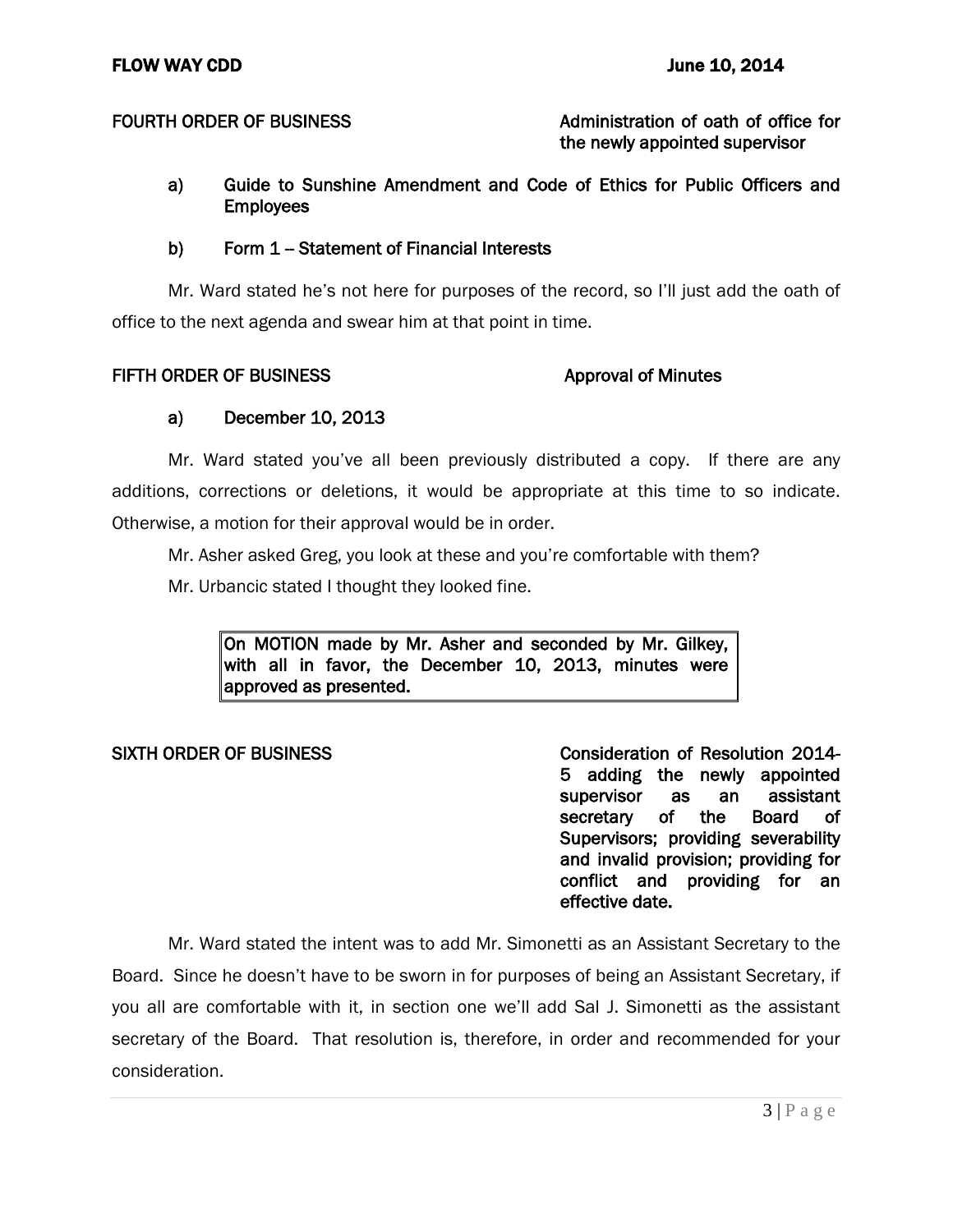On MOTION made by Mr. Asher and seconded by Mr. Gilkey, with all in favor, Resolution 2014-5 with Mr. Sal J. Simonetti name inserted in the Resolution was approved.

SEVENTH ORDER OF BUSINESS CONSIDER THE CONSIDERATION Of Resolution 2014-6 of the Board of Supervisors of Flow Way Community Development District approving a proposed budget for Fiscal Year 2015 and setting a public hearing thereon pursuant to Florida law; providing for severability; providing for conflict and providing for an effective date.

Mr. Ward stated the primary purpose of your meeting today is consider the approval of your proposed Fiscal Year (FY) 2015 Budget, which runs from October 1, 2014, through September 30, 2015. It sets the public hearing for Tuesday, August 12, 2014, at 1:30 p.m. here at the Offices of Coleman, Yovanovich & Koester. The approval of the budget does not bind the Board to any of the services, programs or costs contained therein. It does, however, set the maximum assessment rates for the District, if and to the extent that there are any for next year.

Included in this budget is also the debt service fund for your Series 2013 Bonds that have recently been issued. In essence, for next year, 50 percent of the total debt service is funded from existing capitalized interest. The balance will be funded through an off-roll assessment to Taylor Morrison for next year, that will fund the November of 2015 payment that comes due for those bonds. The one issue that I'm waiting on a response from Taylor Morrison is whether or not there would be any unit owners that will be in the project, and if so, we will have some ability to put on the tax rolls for next year. At the moment, this budget is intended to be funded solely through an agreement with Taylor Morrison.

If and to the extent that you will start to have residents for next year, I will need to know that, so we can actually place those assessments on the roll. I will need to know that within the next few days in order to make the rolls for next year. If not, it will have to be funded by the developer.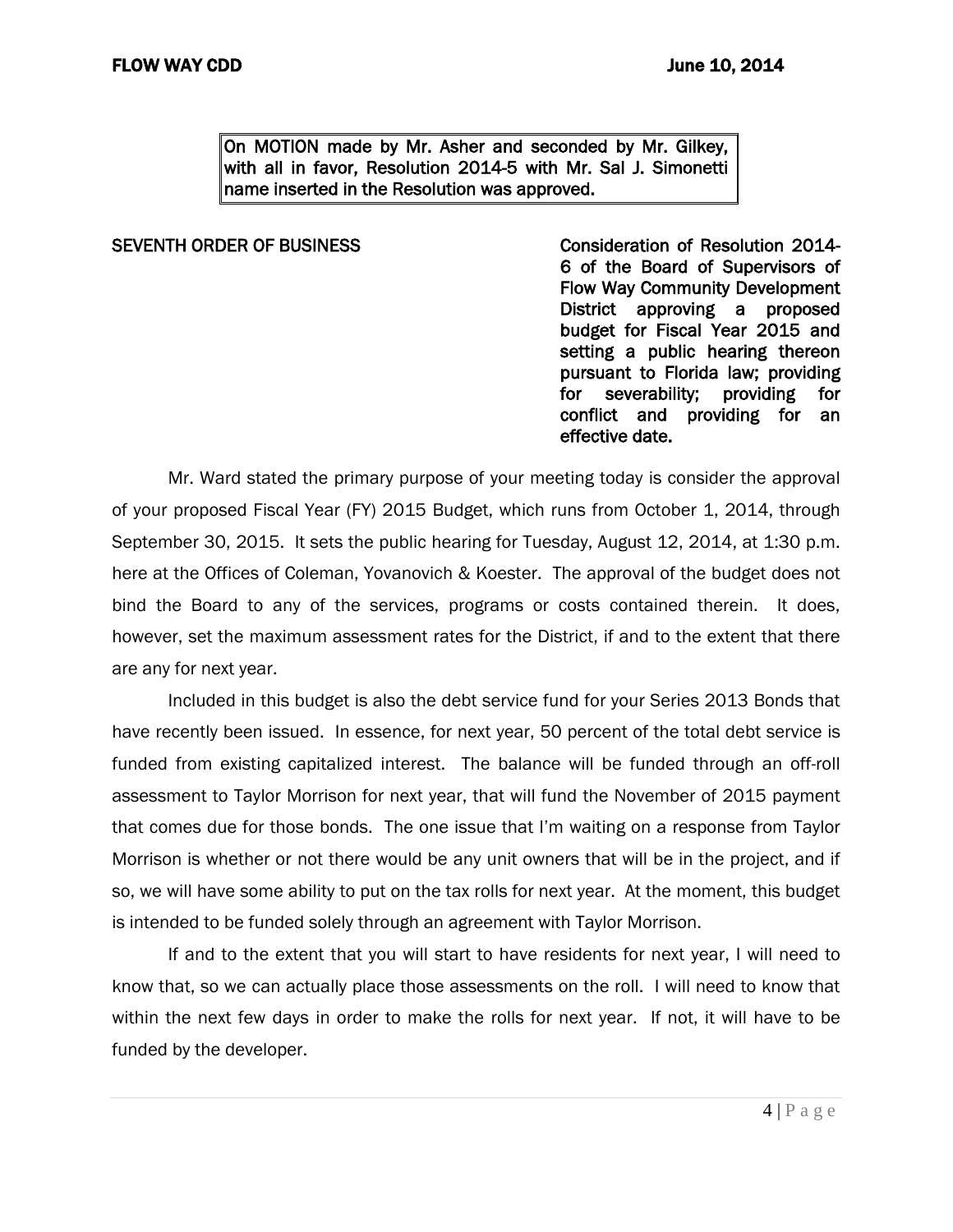### FLOW WAY CDD June 10, 2014

Mr. Asher asked for a new resident to be on the roll, so to speak, when would they close by?

Mr. Ward stated this budget becomes effective October 1, 2014 through September 30, 2015, so anybody that's in that window, any units that are in that window, if you want them to get a tax bill for it, I would need to know that now.

Mr. Asher asked do you know how many or just the fact that there's going to be?

Mr. Milarsek asked can't you just do a projection, and if it changes a little bit, can't you make that adjustment?

Mr. Ward stated well, let me just ask the question. Have you all platted lots out there yet?

Mr. Asher stated yes, yes.

Mr. Ward stated because I haven't seen the tax rolls from the county yet, so any of those lots that I see on the tax rolls, we would be able to put an assessment on the rolls for those units, but only for those units.

Mr. Gilkey stated Phase I was platted.

Mr. Milarsek stated Phase II is not platted.

Mr. Gilkey stated Phase II was recorded, that's why it came out, but Phase I is what you're selling, so don't you have your closings till September.

Mr. Asher stated yes, we don't have any closings on the second one, yes.

Mr. Gilkey asked I guess the question is, if you close in September, will they show up on this next year's tax roll?

Mr. Ward stated yes, but automatically, because they'll get a tax bill in November, because they closed in September.

Mr. Gilkey stated so you'll get those from September to November.

Mr. Asher asked what if they close after January 1?

Mr. Ward stated you will get the tax bill as Taylor Morrison if I put them on the roll, but your title company is going to pick up that information when you close with the end user.

Mr. Asher stated right, and then they'll split it.

Mr. Ward stated right. My recommendation, since I kind of figured out the way you work all work on another project I deal with would be for you to put them on the roll, and do it that way, because I think, internally, that's kind of easier for you to do it.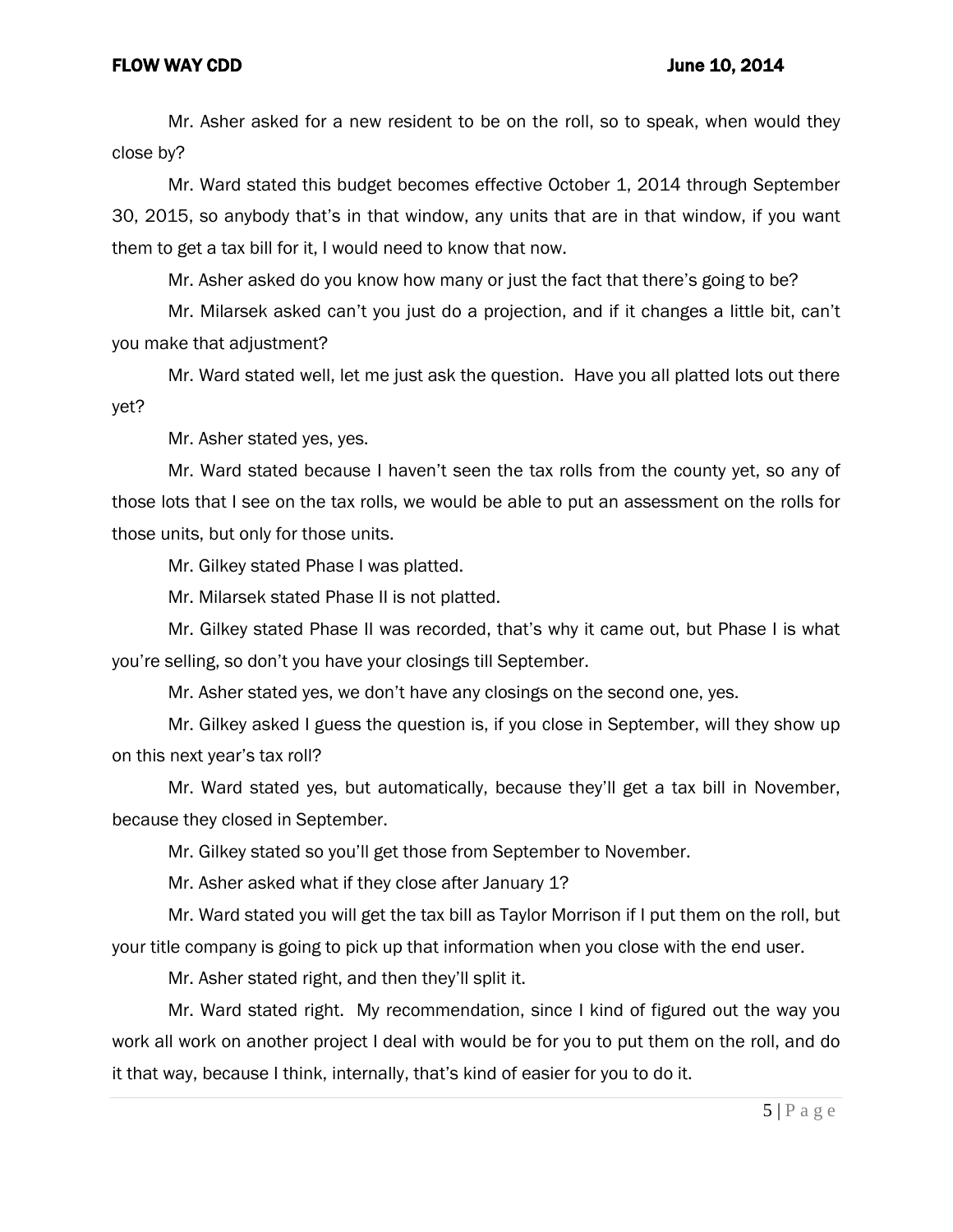Mr. Asher stated it is, it is.

Mr. Ward stated I'll go ahead and proceed, and as soon as I get the rolls, we'll go ahead and try to put this on the roll. It will require notification out to those units. If you haven't closed, basically, Taylor Morrison is going to get the notification that I have to do.

Mr. Asher stated right, that's fine.

Mr. Ward stated since we're doing that, let's go ahead and move this public hearing back to September. Your regular Board meeting is going to be the 9th of September.

Mr. Gilkey asked the 12<sup>th</sup> is out, now we're on the 9<sup>th</sup> of September?

Mr. Ward stated yes; I think that, a) it will give me more time to deal with it, since I don't even have the rolls yet from the County, and there is an individual mailed notice required for all of those units, I assume it's 322 or 300 and some odd units in Phase I.

Mr. Milarsek stated right, 320.

Mr. Gilkey stated there's closings for that; is that a problem?

Mr. Ward asked closings before?

Mr. Gilkey stated for September 11.

Mr. Ward stated no.

Mr. Urbancic asked have you closed any units yet?

Mr. Asher stated they haven't closed anything yet.

Mr. Milarcik stated I'm assuming Don is doing the agreement down with the county, since you platted and based on your exemptions where you are now, and then when they close, that will change the tax rate on that.

Mr. Asher stated right, well, it depends on when they close.

Mr. Milarcik stated because you're still exempt even though it's been platted at all, you're paying the exemption until it sells to that individual, then it will change to whatever you guys have agreed to.

Mr. Asher stated right, he's still working on it.

Mr. Ward stated okay, so we'll go ahead and do that. We'll get whatever it is, 322 units, on the tax rolls.

Mr. Ward noted for the record that Supervisor Berg has joined us.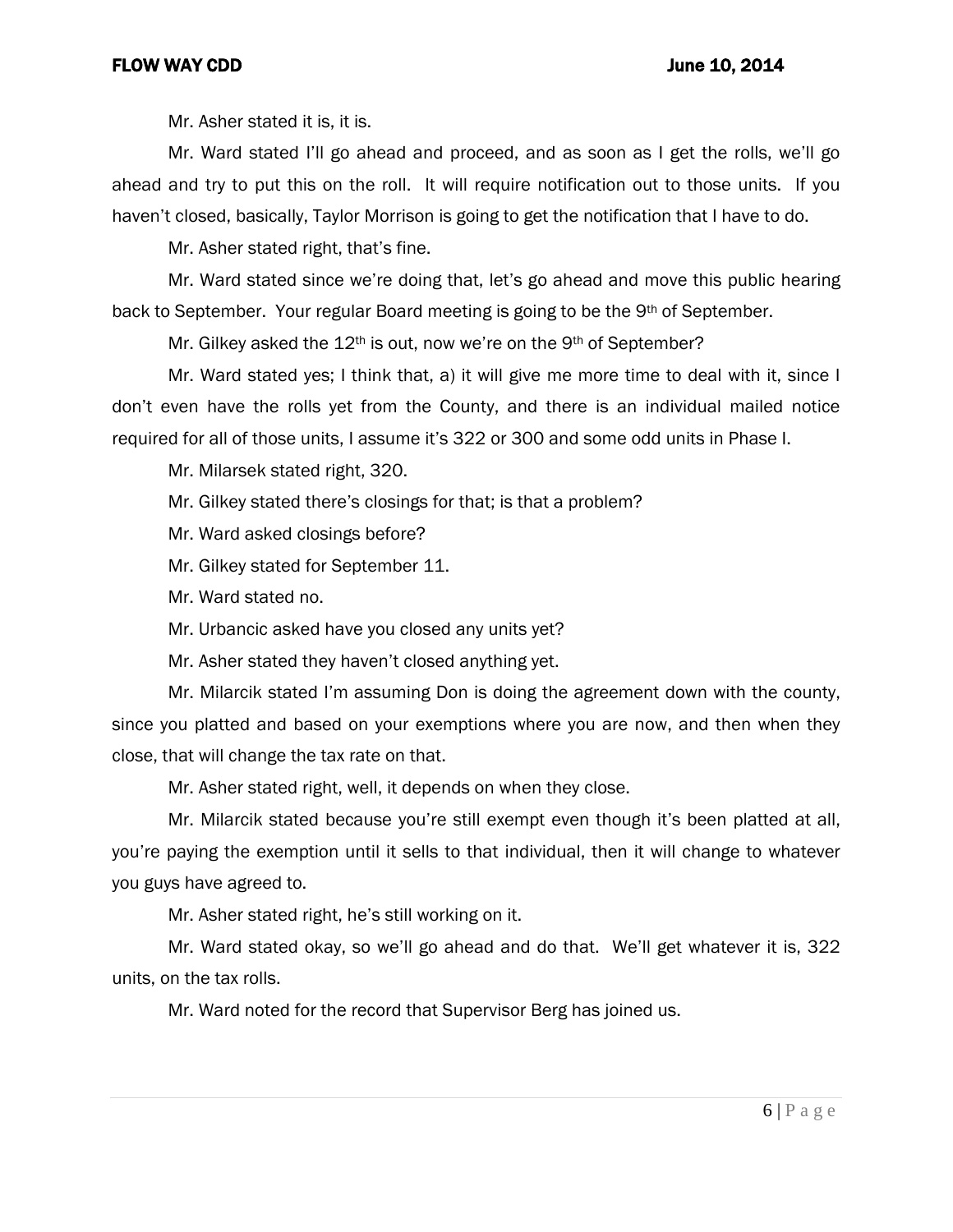# FLOW WAY CDD June 10, 2014

Mr. Ward stated we'll get all those put on the rolls, and we'll get the notification out to the 322 units for your general fund. I'll also make plans the balance of the assessment for those 322 units for debt service for next year on the roll also.

Mr. Gilkey asked what would be the date of that Board meeting?

Mr. Ward stated September 9<sup>th</sup> at 1:30. If everybody is okay with that, then a motion to adopt Resolution 2014-6, changing the public hearing date to Tuesday, September 9, 2014, at the same time 1:30, at the same location, the Offices of Coleman, Yovanovich and Koester, would be in order.

> On MOTION made by Mr. Asher and seconded by Mr. Gilkey, with all in favor, Resolution 2014-6 was approved as stated above.

EIGHT ORDER OF BUSINESS Consideration of setting November 11, 2014, at 1:30 p.m. at the Offices of Coleman, Yovanovich & Koester, P.A., 4001 Tamiami Trail North, Suite 300, Naples, Florida 34103, as the location for the Landowners' meeting, along with the approval of the Landowners' instructions, sample ballot and proxy form for the Landowners' meeting.

Mr. Ward stated this would be for the upcoming election for three seats; those will be Mr. Gilkey's seat, Mr. Milarsik's seat, and the seat that was just appointed to Mr. Simonetti. I've also enclosed in your agenda package the required notices, pursuant to statute, and that's the instructions to the landowners, the form of official ballot, and the form of the landowners' proxy. If you have any questions, I'd be glad to answer them for you. Otherwise, a motion to set that date, time and location as your Landowners' election for November 2014 would be in order.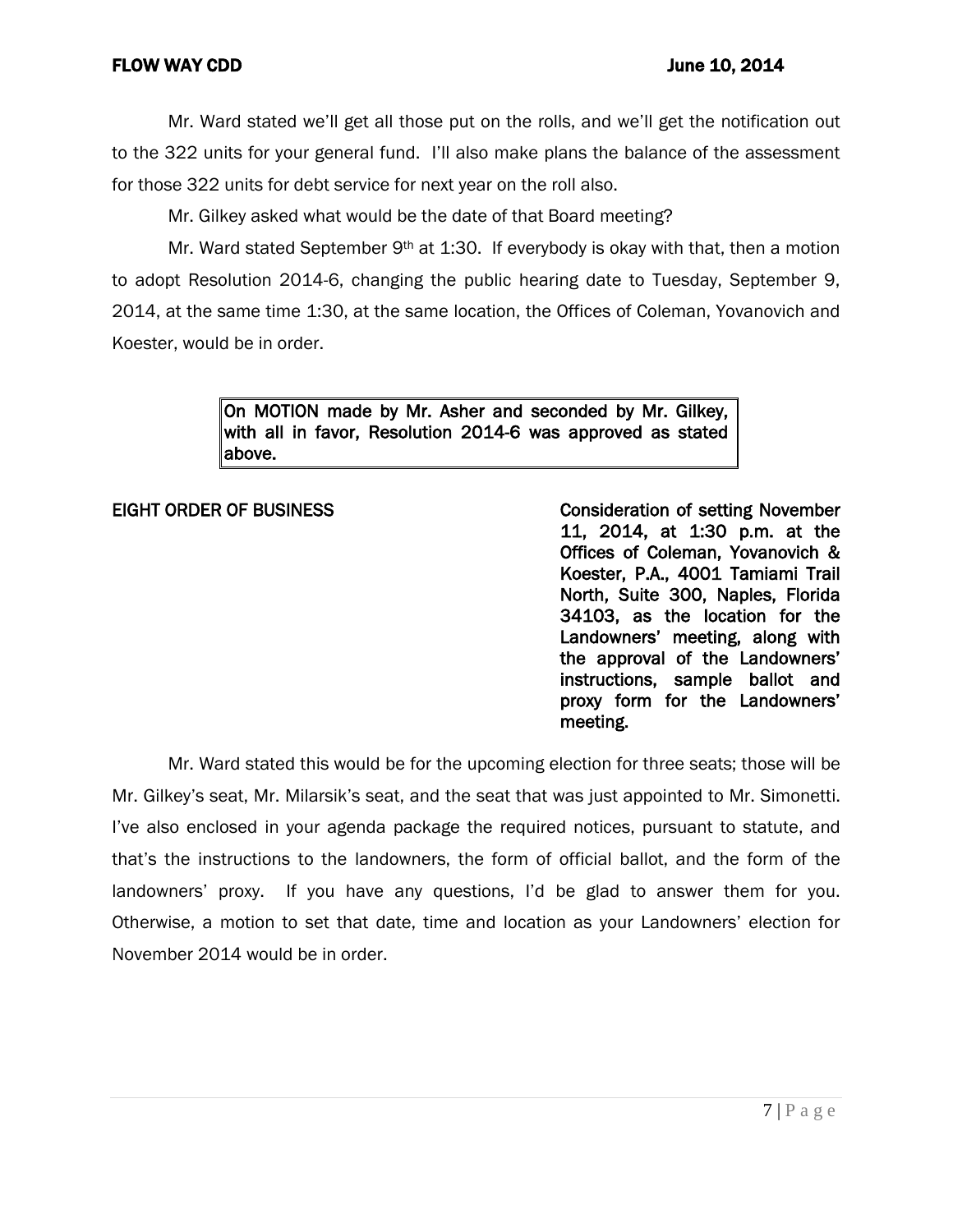On MOTION made by Mr. Asher and seconded by Mr. Berg, with all in favor, the setting of November 11, 2014, at 1:30 p.m. at the Offices of Coleman, Yovanovich & Koester, P.A., 4001 Tamiami Trail North, Suite 300, Naples, Florida 34103, as the location for the Landowners' meeting, along with the approval of the Landowners' instructions, sample ballot and proxy form for the Landowners' meeting was approved.

### NINTH ORDER OF BUSINESS STATES STATES STAFF Reports

# a) District Attorney

Mr. Urbancic stated we're working with the District Engineer on some of the requisition stuff that we had done previously. The utilities acquired being transferred now to the county. They've required it to be piecemeal for whatever reason that David would know better than I. Other than that, no further report.

# b) District Manager

# I) Report on the number of registered voters in the District

Mr. Ward stated the only thing that I had for you is a requirement under the law that the District determine on a yearly basis as of April 15 of each year the number of qualified electors or registered voters, as they're called, within the boundaries of the District. That information is secured from the Supervisor of Elections here in Collier County; the number is zero. It becomes significant when you hit two thresholds; the first is six years from the date of establishment, which you have clearly passed that date; and the second is when you reach 250 qualified electors. At that time, two seats at the next election will be up for those individuals that are residing within the District and are registered to vote here in Collier County. The third seat that is up at that election will be a four-year Landowners' elected seat, and then two years thereafter, there will be two other seats that will transition to a qualified elector.

There's no action required of the Board. If you have any questions, I'll be glad to answer them for you. The information is provided as a matter of law.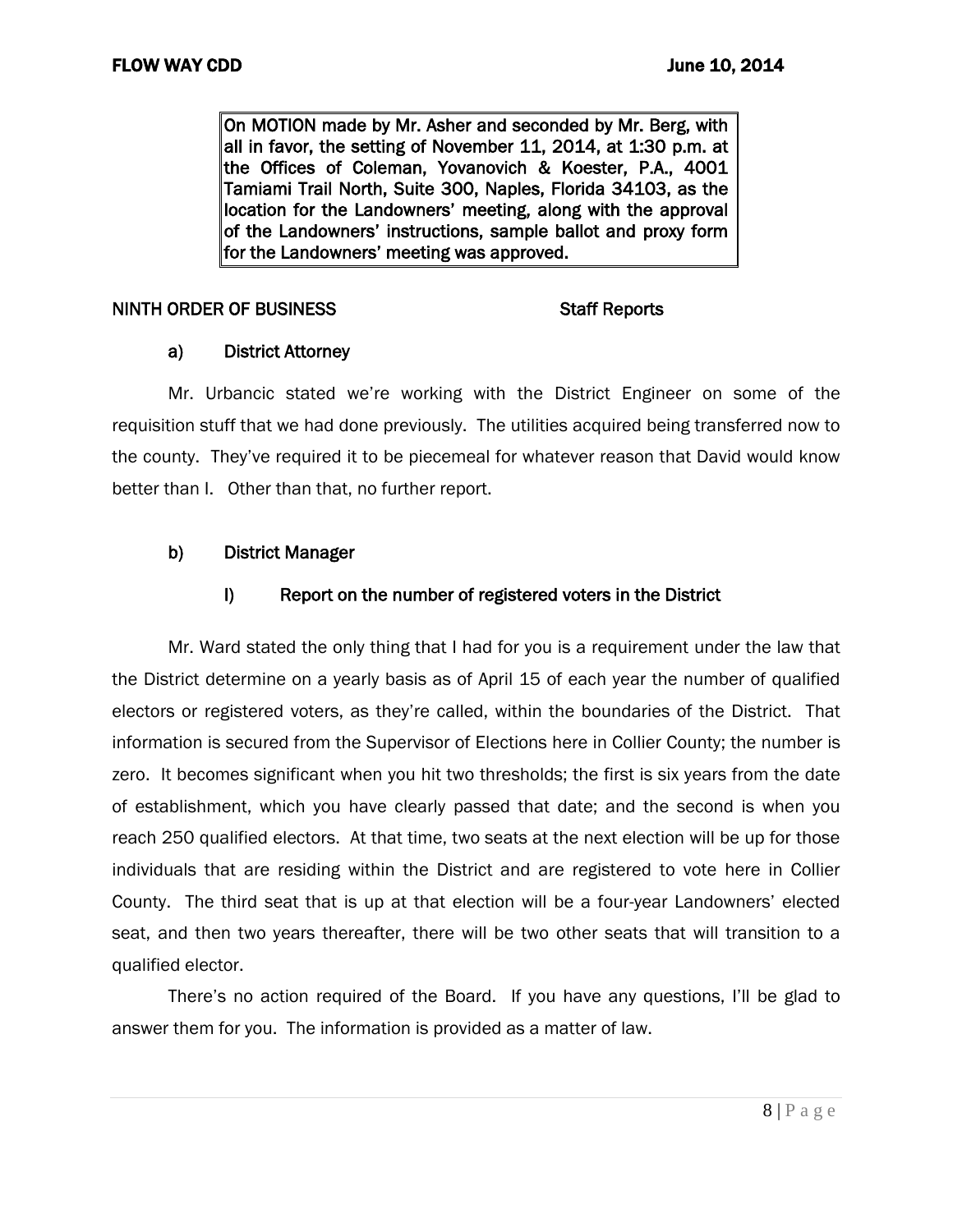# TENTH ORDER OF BUSINESS Supervisors' Requests

Mr. Asher asked, as far as the Board is concerned in November, stay on, get off?

Mr. Gilkey stated I guess we just need to see what you all want us to do, Steve, and what the District wants to do.

Mr. Milarcik stated I want to talk to make sure what Unclear 14:32. I'll let you know what he's thinking.

Mr. Asher stated I don't know the exact contractual.

Mr. Milarcik stated there's nothing. It was just that we were sitting on a board. I don't think there was anything set for a time period or a number of closings.

Mr. Gilkey stated no.

Mr. Ward asked anything else from the Board?

### ELEVENTH ORDER OF BUSINESS Adjournment

Mr. Ward stated a motion to adjourn would be in order.

On MOTION made by Mr. Asher and seconded by Mr. Gilkey, with all in favor, the meeting was adjourned at 1:49 p.m.

\_\_\_\_\_\_\_\_\_\_\_\_\_\_\_\_\_\_\_\_\_\_\_\_\_\_\_\_\_\_\_\_\_ \_\_\_\_\_\_\_\_\_\_\_\_\_\_\_\_\_\_\_\_\_\_\_\_\_\_\_\_\_\_ James P. Ward Secretary **John Asher, Chairman**